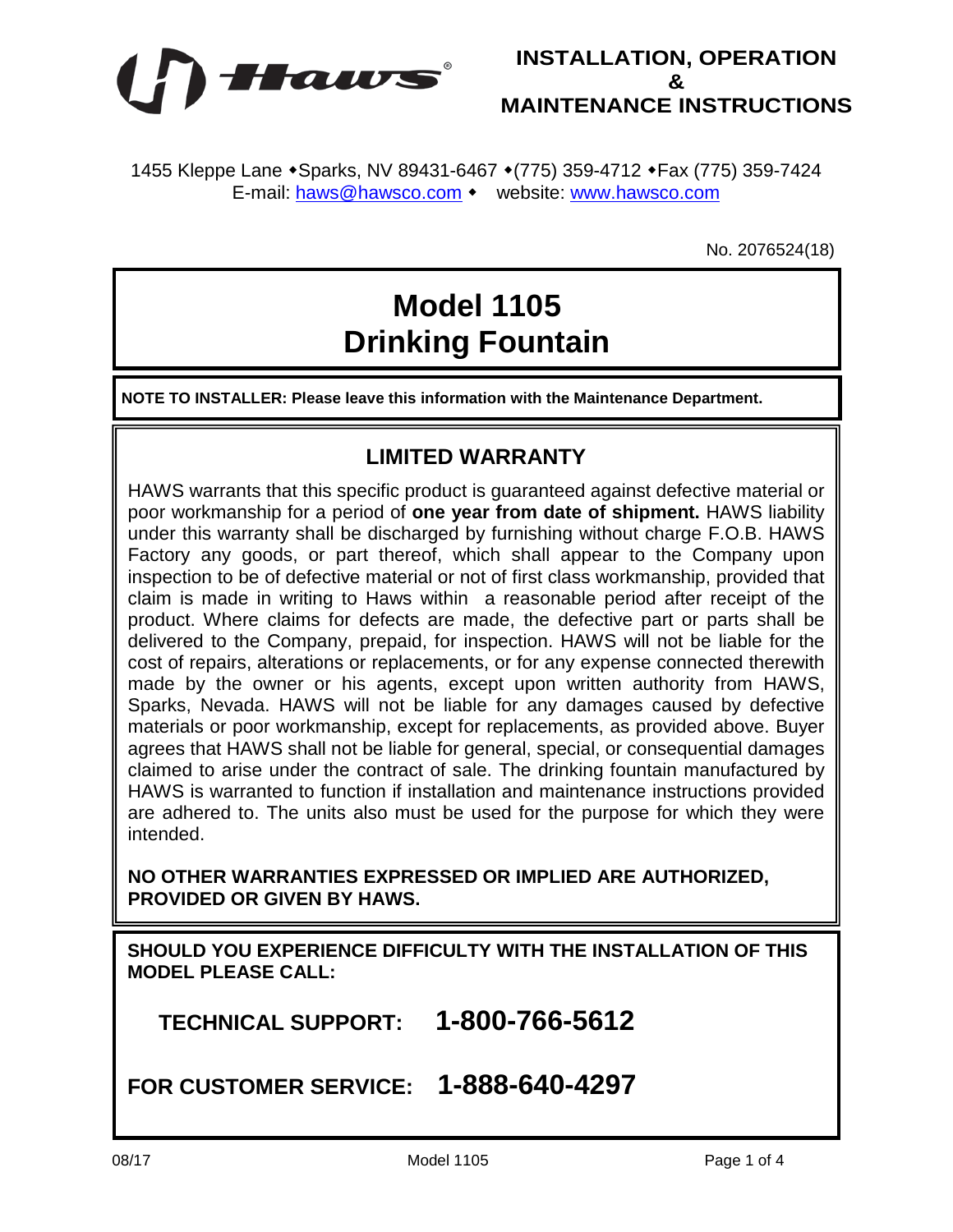**RECOMMENDED TOOLS:** Hack saw, pipe joint sealant, screwdriver, level, 12" adjustable wrench, 10" pipe wrench, 5/64" hex key wrench, 9/16", 1/2", 7/16" socket wrench or open end wrench.

**LOCATION OF UNIT:** When installing Model 1105 Drinking Fountain, local, state or federal codes should be adhered to. If height other than shown is required, then dimensions must be adjusted accordingly.

**SUPPLY LINE:** The minimum recommended line size is 1/2"IPS with 30-90 psi (2-6 ATM) pressure. Where sediment or mineral content is a problem, an inlet filter is recommended.

**PLUMBING CONNECTIONS:** Inlet is 3/8<sup>"</sup>O.D. push-in type fitting. Waste outlet is female 1-1/4" IPS.

**MAINTENANCE:** Periodically clean the strainer. Refer to 5874 Series Valve Manual for more information.

## **INSTALLATION PROCEDURE**

## **GENERAL NOTES:**

- **1. For all plastic push-in type fitting connections, only connect NSF-61 copper or plastic tubing. Stainless steel or glass tubing is not recommended. The following assembly instructions must be followed to ensure a watertight connection:**
	- **a. Cut tubing square and clean.**
	- **b. Mark from end of tube the length of insertion (See table below).**
	- **c. Push tube into the fitting until it bottoms out.**
	- **d. To remove, depress collet and pull tubing out.**

| <b>Tube Sizes</b> | O.D.<br><b>Tolerance</b> | <b>Insertion Depth</b> |
|-------------------|--------------------------|------------------------|
| 1/4"              | ±.005"                   | 11/16"                 |
| 3/8"              | $\pm .005"$              | 3/4"                   |
| 1/2"              | $\pm .005"$              | 7/8"                   |

| <b>TROUBLESHOOTING</b> |                            |     |                                                                                                         |  |
|------------------------|----------------------------|-----|---------------------------------------------------------------------------------------------------------|--|
|                        | <b>PROBLEM</b>             |     | <b>REPAIR CHECKLIST</b>                                                                                 |  |
|                        | Insufficient bubbler flow. | 1a. | Check that inlet screwdriver stop valve is wide<br>open. (Customer supplied). Turn<br>counterclockwise. |  |
|                        |                            | b.  | Verify minimum 30 psi flowing supply pressure.                                                          |  |
|                        |                            | C   | Clean strainer. See 5874 Series Valve Manual.                                                           |  |
|                        |                            | d.  | Adjust valve to increase flow. Use front adjust<br>screw or see 5874 Series Valve Manual.               |  |

For more information about Haws products, see our website: [www.hawsco.com](http://www.hawsco.com/)

© 2017 Haws® Corporation – All Rights Reserved HAWS® and other trademarks used in these materials are the exclusive property of Haws Corporation.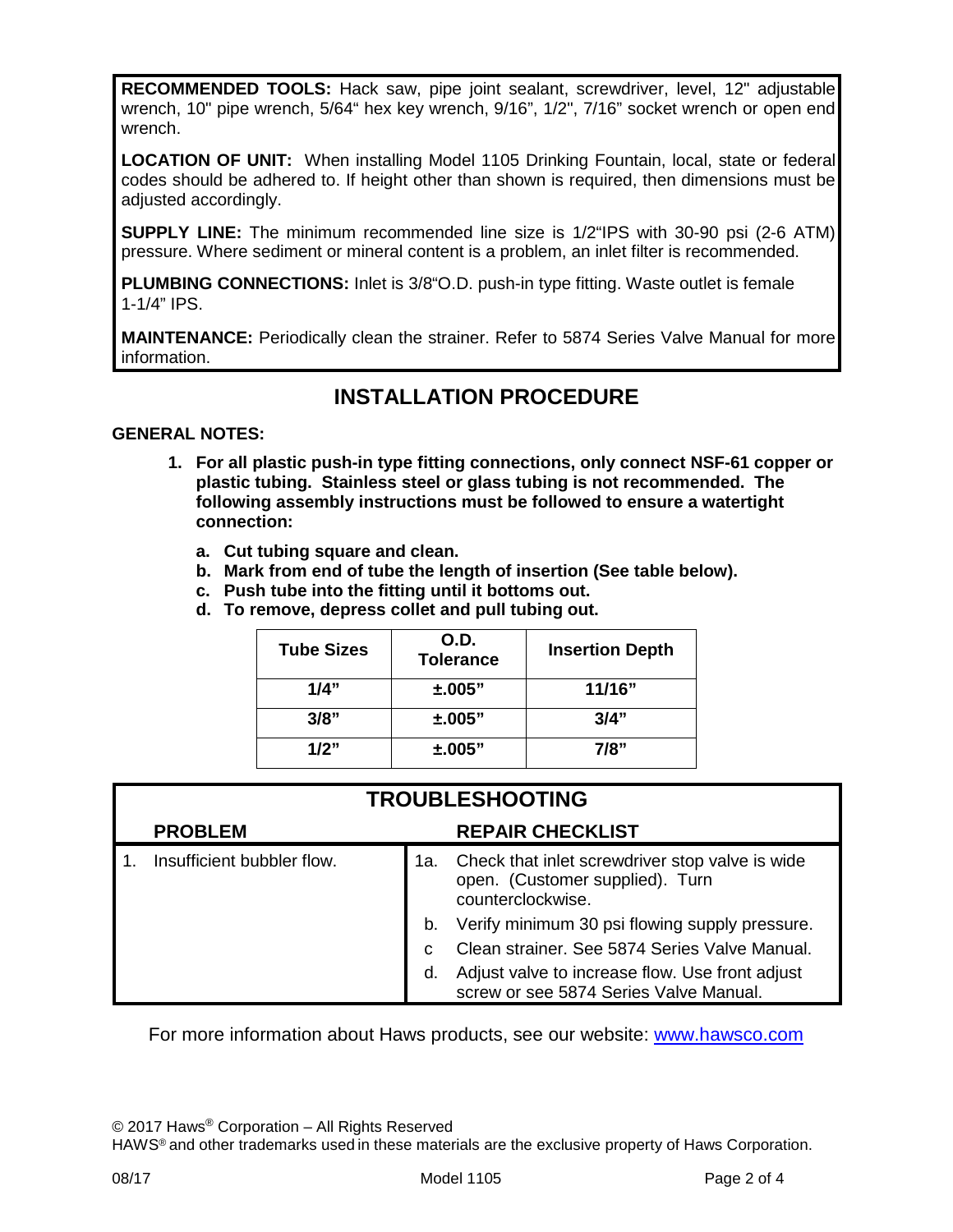

HAWS  $@$  and other trademarks used in these materials are the exclusive property of Haws Corporation.